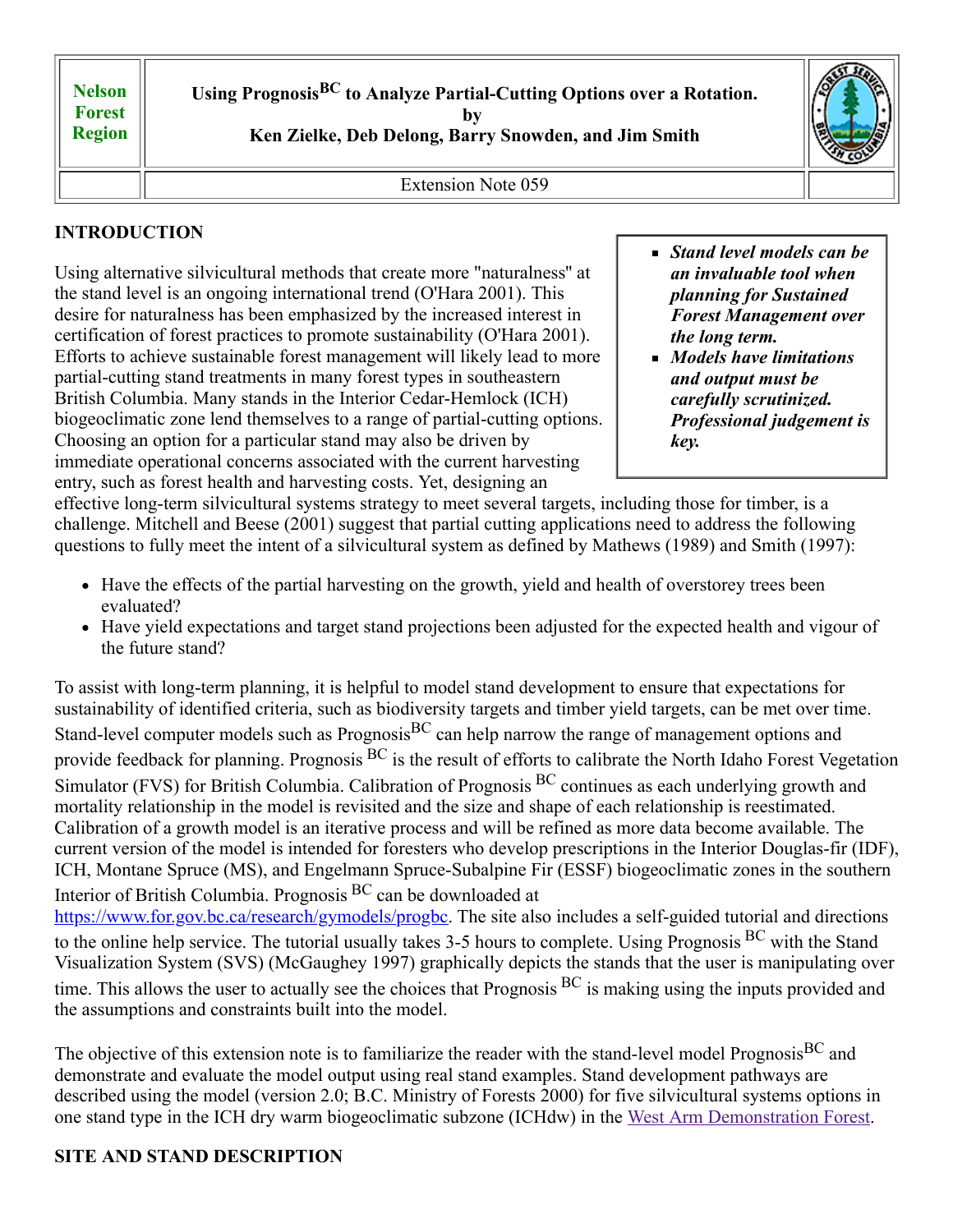Starting in 1990, five blocks in the Kokanee Creek drainage of the West Arm Demonstration Forest were harvested to demonstrate a variety of partial cuts (Figure 1). Tree data from each of these blocks was used for the Prognosis BC runs of future harvesting options.

| <b>Site characteristics</b> |                                                    | <b>Preharvest stand characteristics (1999)</b> |                                |  |  |
|-----------------------------|----------------------------------------------------|------------------------------------------------|--------------------------------|--|--|
| Ecological classification:  | ICHdw $- 01 (02)$                                  | Species composition:                           | Fd-60% Py-15%                  |  |  |
| Slope:                      | Predominantly 20 to 55%                            |                                                | $(Cw, Bg, Pl, Lw)$ -25%        |  |  |
| Elevation:                  | 720 to 870 m                                       | Volume:                                        | 280 to -430 m <sup>3</sup> /ha |  |  |
| Aspect:                     | S to SW                                            | Basal area:                                    | 30 to 47 $\rm m^2$ /ha         |  |  |
| Soil:                       | Mor (Moder)/sandy loam,<br>some shallow to bedrock | Age:                                           | 90 years                       |  |  |



*Figure 1. Overview of the five blocks in the West Arm Demonstration Forest.*

## **STAND LEVEL TARGETS**

To evaluate the relative success of each of the blocks in meeting required targets over time, targets must be measurable. For this extension note, the following hypothetical stand-level targets are described and used for comparison.

#### *Biodiversity Targets*

Historically, natural disturbances in dry south-facing slopes of the ICHdw created a natural mix of age classes, with veteran trees in both young and older stands (Quesnel and Pinnell 2000). These biological legacies are therefore desired after harvesting in all stands of all ages across the landscape.

Harvesting should leave approximately 27 stems/ha, or 5.2 m  $^2$  /ha of basal area, of wildlife trees (Class 2 or higher, with defect or evidence of decay and diameter at breast height [dbh] > 40 cm). Where such trees do not exist, the target will be to develop them by the last third of the rotation.

#### *Visual Targets*

Harvesting should maintain or enhance natural forested views along the road, which is the main access route to Kokanee Glacier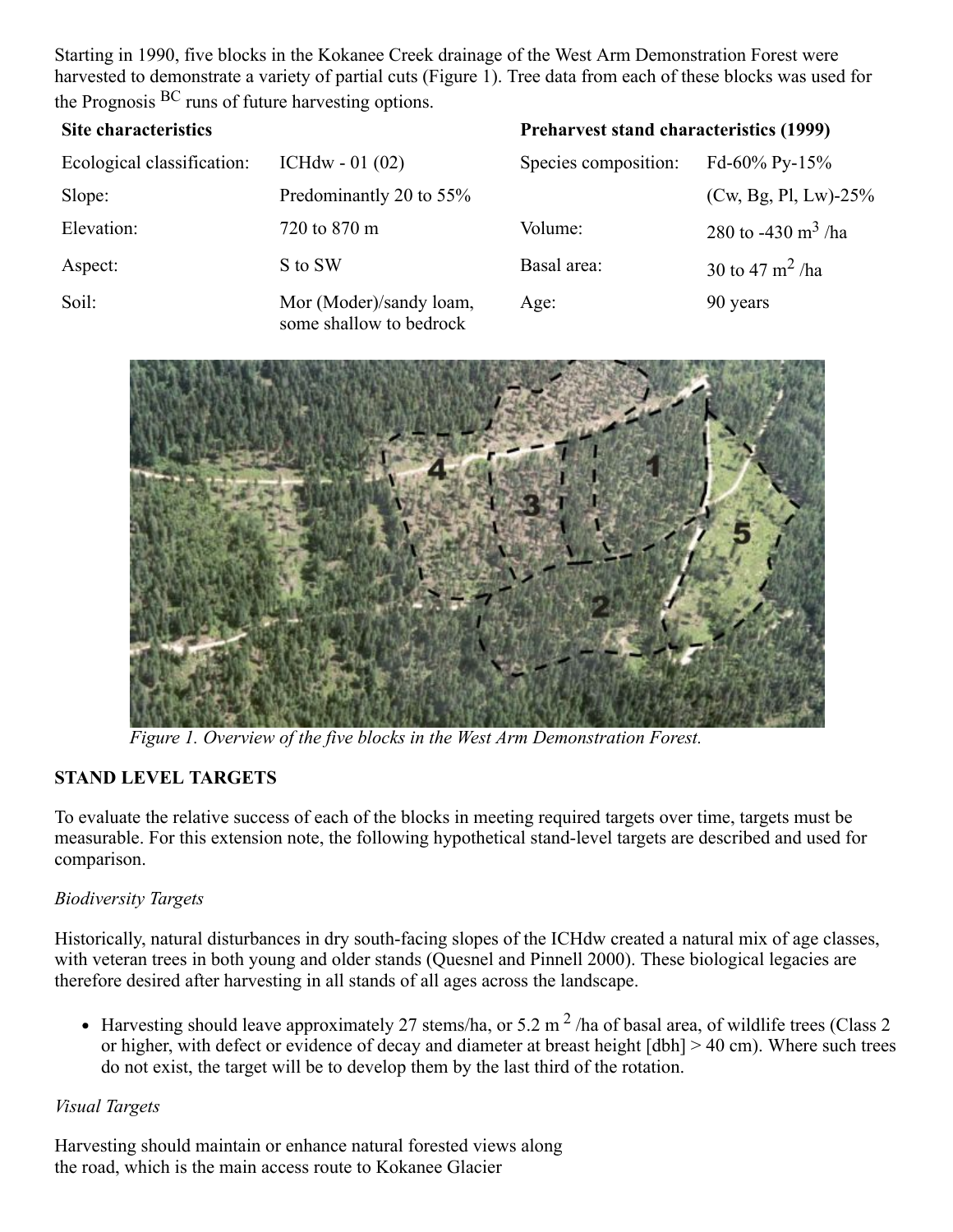Provincial Park.<sup>1</sup>

• Harvesting disturbance may be noticeable, but only minor within the stand. Vertical structural diversity, species diversity, and small, irregular openings are desired to allow the effects of harvesting to appear more natural.

## *Old-growth Targets*

Due to the lack of old growth in the ICHdw, a third target is to recruit future old-growth stands. Based on Holt et al. (1999), the following targets were set over the rotation to recruit old growth:

- A normal distribution of trees from 50 to 75 cm dbh.
- A residual basal area of 19 to 20 m<sup>2</sup>/ha.
- A minimum of 64 stems/ha at 50 cm dbh (including snags).
- The largest tree will be 70 cm dbh (including snags).
- A minimum of 69 stems/ha of snags (Class 3 or higher) at 25 cm dbh.

## *Timber Targets*

Over the rotation, partial-cutting options are anticipated to provide less volume than from clearcutting. This reduction is acceptable due to sustainability targets. Yet it is important to consider that no volume may be available if the only options were either clearcutting or no harvesting.

Harvested volume cannot be reduced by more than 20% over the rotation (100 years) relative to a clearcut prescription, while still meeting sustainability targets. Further reductions in volume will be acceptable if they are offset by increases in timber values.

# **Partial-cutting Options**

Six different partial-cutting options were analyzed using the five stands. A clearcut system was used as the bench mark for comparison of volume and value outputs over time. The current stands are used as the starting point for developing future harvesting options, each of which has been recently partially harvested (Table 1).

A number of future harvesting options were used as model runs (Table 2). For Prognosis<sup>BC</sup> to analyze these options, they needed to be non-spatial uniform treatments, rather than treatments that harvested or retained trees in groups or strips.<sup>2</sup> Where multiple entries were used, future entries were timed to try to take advantage of peaks in the production of mean annual increment. Stand tables (species by diameter classes) projected by PrognosisBC at 10-year intervals were used to determine future harvesting levels, target species, and diameter classes for the analyzed harvesting options.<sup>3</sup> Reasonable reductions for harvesting damage mortality were also included.

*Table 1. Block descriptions and model run choices.*

| <b>Harvesting</b><br><b>Options</b> | <b>Block History</b>                                                        | <b>Description of future entries</b>                                                                                                                        |
|-------------------------------------|-----------------------------------------------------------------------------|-------------------------------------------------------------------------------------------------------------------------------------------------------------|
| <b>Option 1</b><br>(using Block 1)  | • Harvested in 1998 reducing basal<br>area by 50% to 24 $\mathrm{m}^2$ /ha. | • Harvest entry every 20 years (volume cut 1st entry<br>$-130$ m <sup>3</sup> /ha; 2nd entry $-56$ m <sup>3</sup> /ha; 3rd entry $-$                        |
| Single tree<br>selection with       | • Marking preference was for Py, Fd,<br>and Lw with all PI removed.         | 80 m <sup>3</sup> /ha; 4th entry - 74 m <sup>3</sup> /ha).<br>• Residual basal area goal = $18-20$ m <sup>2</sup> /ha (q-<br>distribution factor = $1.2$ ). |



*Figure 2. View of Block 2.*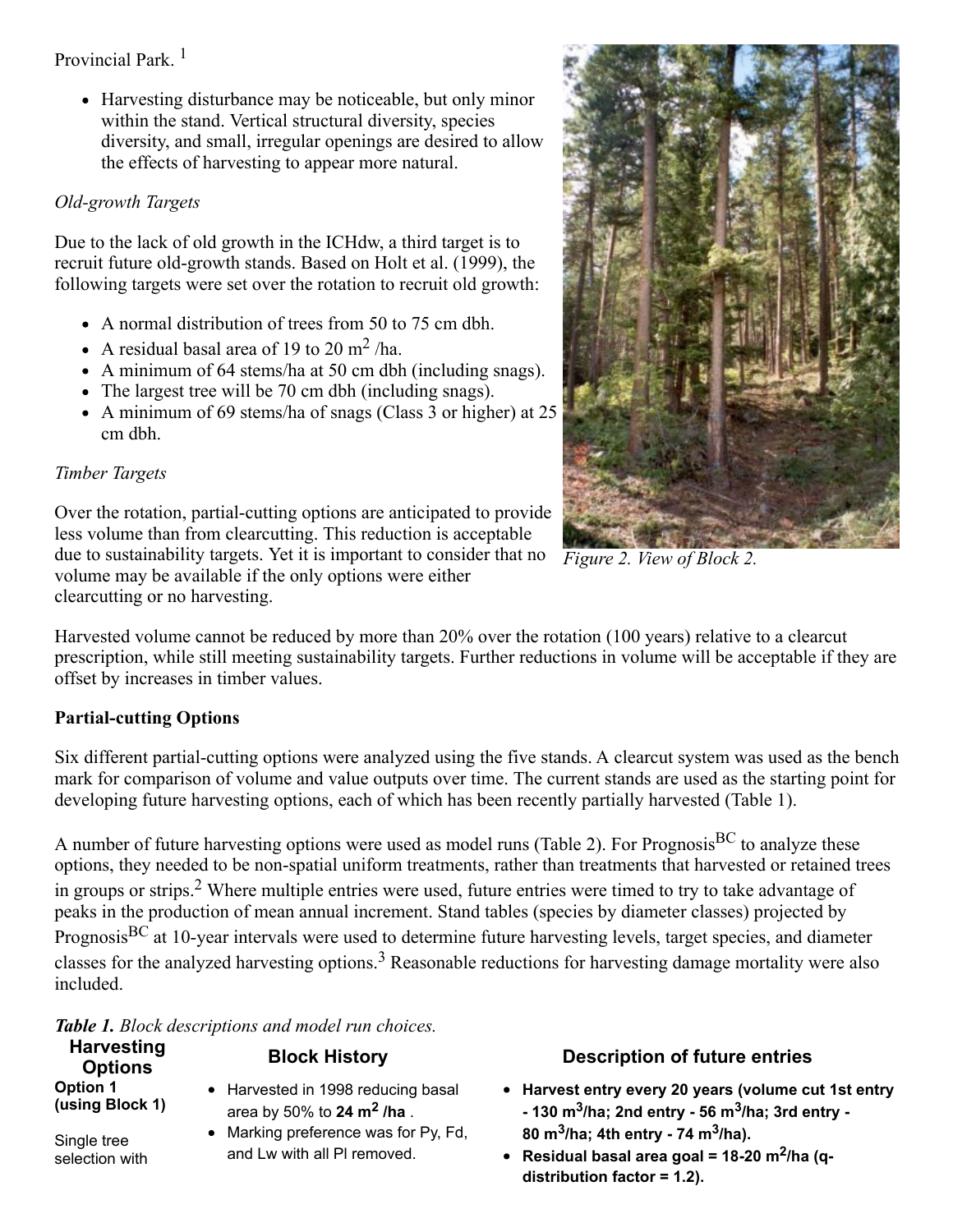entries every 20 years.

#### **Option 2 (using Block 1**

Heavy shelterwood with future crown thinnings.

#### **Option 3 (using Block 2)**

Shelterwood favouring cedar and grand fir.

**Option 4 (using Block 3)**

Heavy shelterwood with future low thinnings.

#### **Option 5 (using Block 4)**

Light shelterwood with no future entries.

**Option 6 (using Block 5)**

Clearcut with reserves with no future entries.

## **RESULTS**

## **Success with Targets**

Most options met the targets if developed over the entire rotation with growth functions and mortality assumptions built into Prognosis<sup>BC</sup>. The model showed mortality for both competition and age at what appeared to be acceptable rates.

Option 6 (clearcut with reserves; Table 3) has the greatest difficulty in meeting visual goals, but meets the habitat and old-growth goals fairly well considering the relatively few biological legacies held over into the next rotation. Option 2 (shelterwood with future crown thinning; Table 3) appears to miss the target for old-growth after the crown thinning. However, this is related to the inability to select specific leave trees with Prognosis <sup>BC</sup> beyond diameter and species<sup>5</sup>.

- Harvested in 1998 reducing basal area by 50% to **24 m<sup>2</sup> /ha**.
- Marking preference was for Py, Fd, and Lw with all Pl removed.
- Harvested in 1990, thinned "from below" to **24 m<sup>2</sup> /ha** , leaving all stems >30 cm and removing all remaining Py, Pl, and Hw
- Harvested in 1998 leaving **22 m<sup>2</sup> /ha** of mostly Fd and Py.
- Harvested in 1998 leaving **15 m<sup>2</sup> /ha** of mostly Fd and Py.
	- Harvested in 1996, retaining **5 m<sup>2</sup> /ha** mostly in Py.
- Maximum diameter target =  $67.5$  cm dbh (with some holdover volume).
- Objective promote new regeneration, as well as growth of all size classes in every entry.
- **Crown thinning in 2059 (volume cut - 207 m<sup>3</sup> /ha).**
- **Residual basal area = 27 m<sup>2</sup> /ha (60% of basal area in 2059).**
- Objective reduce competition between main canopy trees (dominants and codominants). Lower canopy trees are not cut, and may be released.
- **Regeneration cut in 2029 (volume cut).**
- **Residual basal area = 19 m<sup>2</sup> /ha (60% of basal area in 2059).**
- Objective reduce competition between main canopy trees and open up stand to allow for regeneration and subsequent growth of the next cohort.
- **Low thinning in 2049 (volume cut - 35 m<sup>3</sup> /ha).**
- **Residual basal area = 27 m<sup>2</sup> /ha (60% of basal area in 2059).**
- Objective reduce competition by removing all less vigorous lower and mid-canopy trees (in this case, all trees  $<$  40 cm dbh).
- **Clearcut 2099.**
- Objective leave overstorey stocking until end of rotation to meet non-timber management objectives.
- **No future entries until 2099.**
- Objective leave overstorey stocking until end of rotation to meet non-timber management objectives.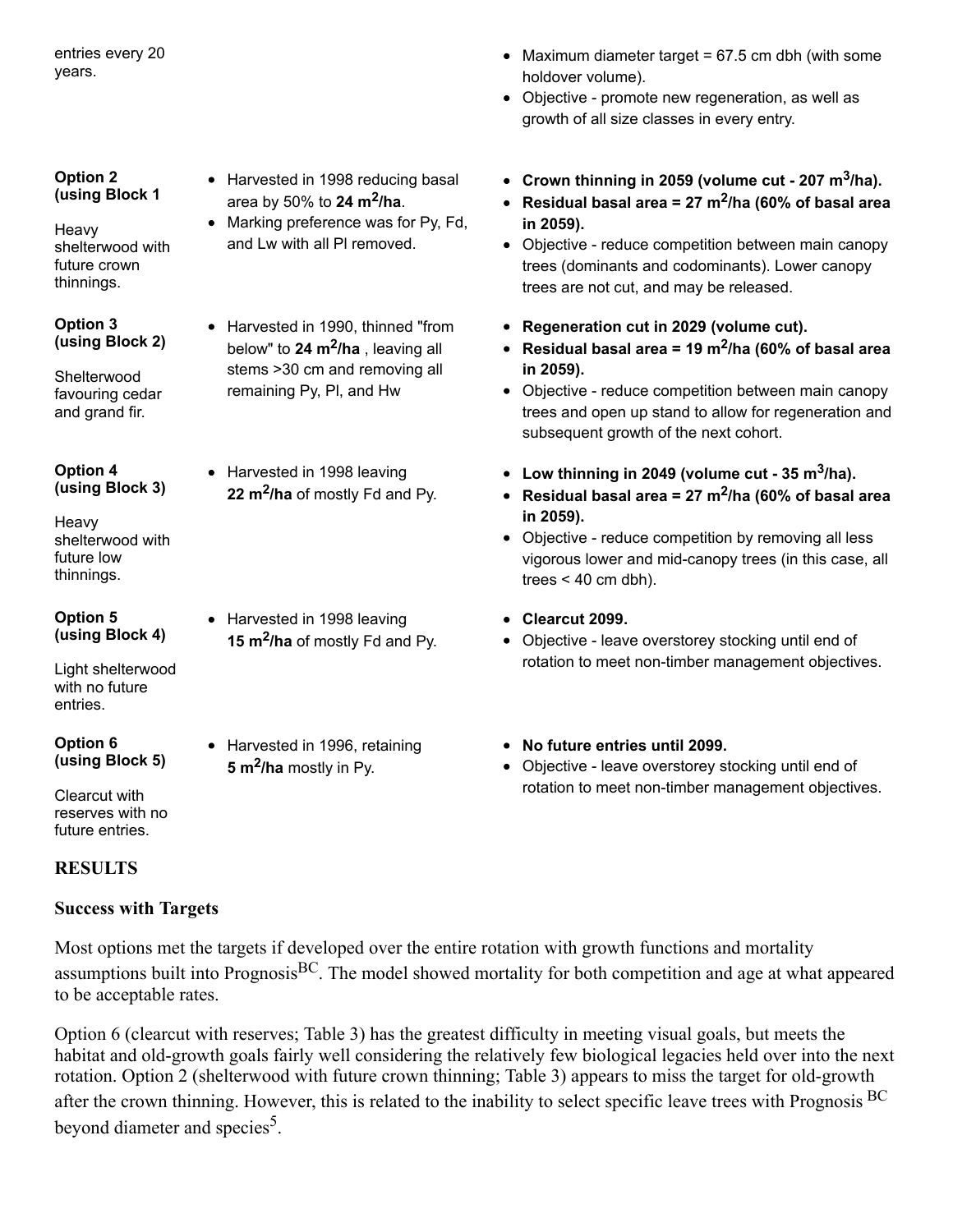A major limitation to meeting the biodiversity and old growth targets with Prognosis<sup>BC</sup> is the uniform manner in which treatments are applied. Targets for old growth and biodiversity can generally be met if intact clumps or groups are retained within the stand to augment the recruitment of large trees and snags through the rotation.

### **Meeting Timber Targets**

Because a number of partial-cutting options appear to meet the non-timber targets in this example, the timber target becomes useful in narrowing potential options. Prognosis ${}^{BC}$  projections were used to help assess success in meeting the timber target. Total harvested volume and values from these projections were compared with a standard clearcut projection for the same stand (Table 2). Timber values were assessed according to the following rough assumptions:

- 1. All blocks had the same starting volume before being harvested.
- 2. Larger sawlogs will have a higher net value than smaller sawlogs.  $4 \text{ A } 20\%$  increase in value will be assigned for timber  $> 40$  cm dbh relative to timber  $< 40$  cm dbh.
- 3. Western redcedar and white pine sawlogs will command values 20% higher than Douglas-fir, western larch, and yellow pine, while grand fir and western hemlock will command values 15% lower.
- 4. 50% of western redcedar in the 40-70 cm dbh class will be suitable as poles, commanding values 70% higher than Douglas-fir/western larch/yellow pine sawlogs.

|  | Table 2. Total volume and relative value of total volume for the five partial-cutting options compared with |  |                      |  |  |  |  |
|--|-------------------------------------------------------------------------------------------------------------|--|----------------------|--|--|--|--|
|  |                                                                                                             |  | <i>clearcutting.</i> |  |  |  |  |

| Total merch.<br>volume<br>$(m^3/ha)^b$ | % of clearcut<br>volume<br>1999-2099 | % of clearcut<br>relative value,<br>for 2099 + 1999<br>volume | Meets timber target |
|----------------------------------------|--------------------------------------|---------------------------------------------------------------|---------------------|
| 931                                    | 100                                  | 100                                                           |                     |
| 710                                    | 76                                   | 91                                                            | Yes                 |
| 705                                    | 76                                   | 92                                                            | Yes                 |
| 568                                    | 61                                   | 75                                                            | No                  |
| 526                                    | 56                                   | 66                                                            | No                  |
| 683                                    | 73                                   | 72                                                            | No                  |
| 793                                    | 85                                   | 83                                                            | Yes                 |
|                                        |                                      |                                                               |                     |

*a See Table 1 for descriptions of the harvesting options.*

*b Total merchantable (> 17.5 cm dbh, after decay, waste, and breakage) volume production over one rotation (100 years) is the sum of: the actual volume harvested in the first entry plus volume harvested in the modelled intermediate cuts between 1999 and 2099, and final standing volume in 2099 as projected by PrognosisBC* .

### **INTERPRETING OUTPUT**

*Table 3. Ability of harvesting options to meet non-timber targets over a 100-year time frame, as simulated by PrognosisBC.*

| Ratings to meet non-timber targets (see definitions below) |                                                                                                                                    |                                |                                                                                                           |  |  |  |  |
|------------------------------------------------------------|------------------------------------------------------------------------------------------------------------------------------------|--------------------------------|-----------------------------------------------------------------------------------------------------------|--|--|--|--|
| <b>Harvesting</b><br><b>Options</b>                        | <b>Biodiversity - high priority</b>                                                                                                | <b>Visuals - high priority</b> | Old growth - secondary<br>priority <sup>5</sup>                                                           |  |  |  |  |
| <b>Option 1</b><br>(using Block 1)                         | Can save wildlife trees assessed Provides diversity and natural<br>as safe. However, with the<br>frequency of entries it is likely | appearance.                    | Meets basal area goals and has<br>a diverse structure, but there are<br>too few larger trees and snags if |  |  |  |  |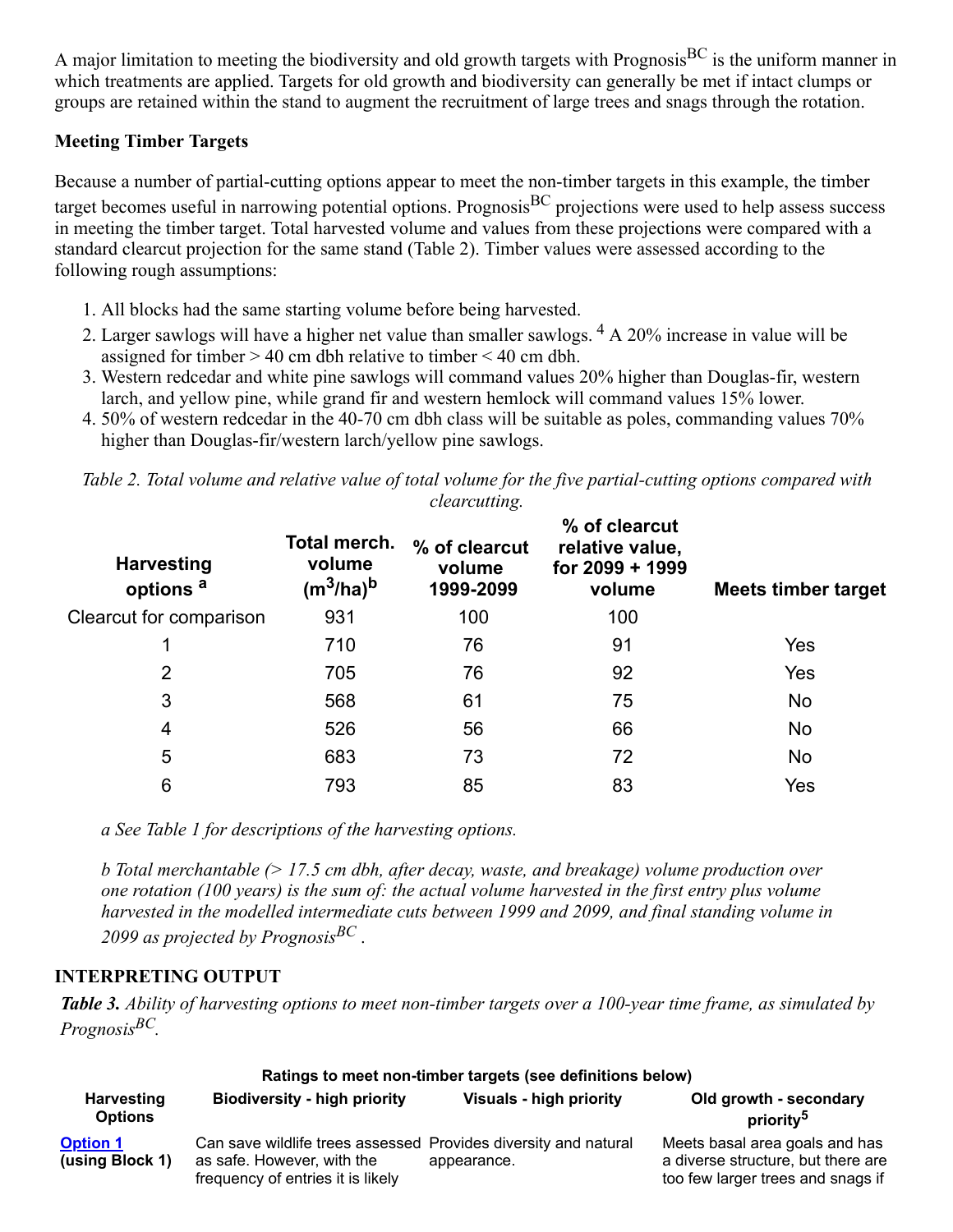| Single tree<br>selection with<br>entries every 20<br>years.                                   | that few will stay beyond Class 4<br>unless a suitable no-work zone<br>surrounds them.                                                                                                                                                                                                                                                                                                                                                                                                                       |                                                                                                                                                                                                                                                             | the treatments were uniformly<br>applied. This issue could be<br>addressed by strategically<br>leaving some clumps or groups<br>intact.                                                                                                                                                                                                      |
|-----------------------------------------------------------------------------------------------|--------------------------------------------------------------------------------------------------------------------------------------------------------------------------------------------------------------------------------------------------------------------------------------------------------------------------------------------------------------------------------------------------------------------------------------------------------------------------------------------------------------|-------------------------------------------------------------------------------------------------------------------------------------------------------------------------------------------------------------------------------------------------------------|----------------------------------------------------------------------------------------------------------------------------------------------------------------------------------------------------------------------------------------------------------------------------------------------------------------------------------------------|
| <b>Option 2</b><br>(using Block 1)<br>Heavy<br>shelterwood with<br>future crown<br>thinnings. | Can save wildlife trees assessed Though considerably opened up<br>as safe. A well executed crown<br>thinning <sup>6</sup> (difficult with<br>Prognosis <sup>BC</sup> ) will focus on<br>leaving vigorous overstorey<br>trees, which could reduce snags.<br>Marking can favour some large<br>old trees, which may provide up<br>to 50% of target requirements<br>between 2079 and 2099.<br>Strategic placement of several<br>intact clumps or groups would<br>meet targets for both large trees<br>and snags. | in the overstorey in 2059,<br>understorey layers assist<br>aesthetic appearance.                                                                                                                                                                            | Appears not to have enough<br>larger trees after 2059, but this is<br>a problem with Prognosis <sup>BC</sup> . May<br>get enough dead trees from<br>competitive exclusion in the 25-<br>45 cm dbh classes (2059-2099).<br>Strategic placement of several<br>intact clumps or groups would<br>meet targets for both large trees<br>and snags. |
| <b>Option 3</b><br>(using Block 2)<br>Shelterwood<br>favouring cedar<br>and grand fir.        | Can save wildlife trees in 2029<br>assessed as safe. There is<br>enough time to 2099 to develop<br>wildlife trees, especially in the<br>Douglas-fir and grand fir<br>components. Could come close<br>to target by 2069-2079.<br>Prognosis <sup>BC</sup> actually shows<br>significant mortality between<br>2079 and 2099.                                                                                                                                                                                    | Though opened considerably in<br>2029, the deep crowns of the<br>tolerant cedar and grand fir are<br>very effective at modifying<br>visuals.                                                                                                                | Meets basal area goal. Likely<br>enough larger trees. Prognosis <sup>BC</sup><br>indicates significant mortality<br>between 2079 and 2099 will<br>probably produce enough snags.                                                                                                                                                             |
| <b>Option 4</b><br>(using Block 3)<br>Heavy<br>shelterwood with<br>future low<br>thinnings.   | Can save wildlife trees in 2049<br>assessed as safe. Since the<br>emphasis is on retaining all trees stand as a whole is not opened<br>over 40 cm, there is an<br>abundance of large trees with<br>potential to develop into wildlife<br>trees, perhaps coming close to<br>target by 2079.                                                                                                                                                                                                                   | The low thinning significantly<br>opens the understorey, but the<br>much more than in 1999.                                                                                                                                                                 | Meets basal area goal. Comes<br>close with the larger trees, but<br>likely not enough of them would<br>become snags if the treatment<br>were applied uniformly across<br>the stand. This issue could easily<br>be addressed by strategically<br>leaving some intact clumps or<br>groups.                                                     |
| <b>Option 5</b><br>(using Block 4)<br>Light shelterwood<br>with no future<br>entries.         | This approach can target<br>enough safe wildlife trees in the<br>first entry to suitably develop<br>over time (as Prognosis <sup>BC</sup><br>indicates with its mortality<br>function).                                                                                                                                                                                                                                                                                                                      | The block will be quite open, but<br>there is enough residual basal<br>area to make it look quite<br>natural.                                                                                                                                               | Meets basal area goal. Likely<br>there are enough snags,<br>although this option provides only<br>50% of the target for large trees.<br>This issue could be addressed by<br>strategically leaving some intact<br>clumps or groups.                                                                                                           |
| <b>Option 6</b><br>(using Block 5)<br>Clearcut with<br>reserves with no<br>future entries.    | Although barely enough basal<br>area is left if proper wildlife trees<br>are chosen, the target could be<br>met by 2059.                                                                                                                                                                                                                                                                                                                                                                                     | The most open block (in 1999).<br>Visuals will depend greatly on<br>the block shape and the<br>distribution and characteristics of dbh). Meets snag target but<br>leave trees. Larger cleared<br>openings within the block must<br>be made to look natural. | Meets basal area goal and has<br>enough large trees (though most<br>are at the margin of 50-60 cm<br>mostly in the smaller less<br>valuable classes (25-40 cm dbh)<br>through competitive exclusion.<br>Overall structure not as diverse<br>as others. Again, structural<br>targets could be improved by                                     |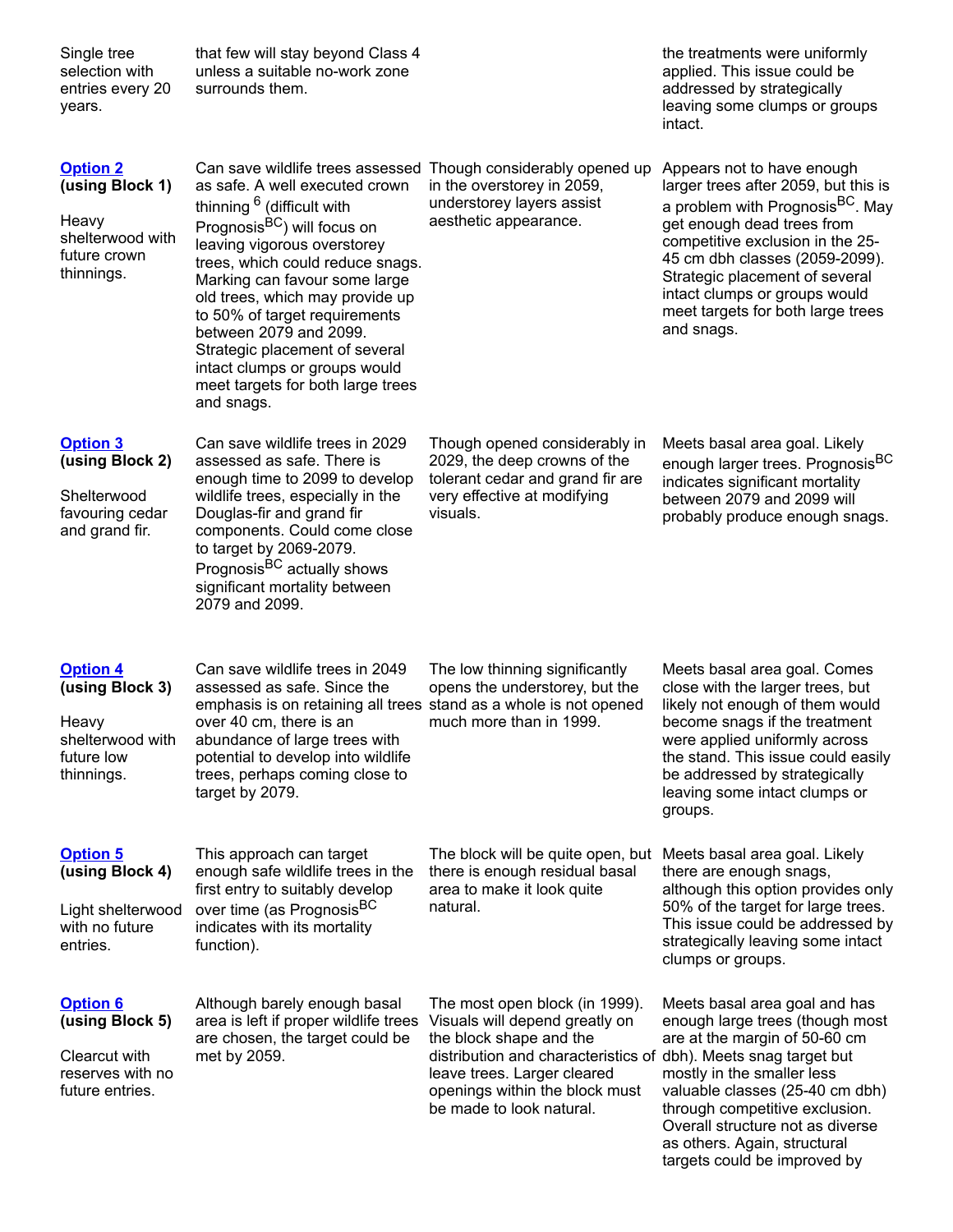The following key points emerged from the modelling exercise:

### **1. For all acceptable harvesting options at least 64% of the timber volume occurred in stems > 40 cm dbh.**

Options 1 and 2 had 68-69% of volume in stems > 40 cm dbh, while Option 6 had only 64% (but also had significantly higher volumes than Options 1 and 2). Option 3 had a higher proportion of volume in larger sawlog sizes (76%), but not enough total volume to become an acceptable option. Options 4 and 5 were significantly lower in their proportion of volume in larger sawlog sizes (Option 5 had only 17%).

### **2. The initial entry into a stand sets the stage for the future. Option 2 was much more successful than Option 4.**

Higher levels of basal area left after the first entry allow for more harvesting options later. However, when a relatively high level of overstorey stocking is left, it will have a significant impact on growth of understorey stems and overall yield unless growth of the overstorey trees can compensate for this loss throughout the rotation. Old-growth trees in an overstorey canopy may not compensate well. A significant reduction in overstorey density may be required at some point in the rotation to stimulate growth and provide acceptable volume and value returns. Low thinning that removes understorey and intermediate canopy stems alone may not be sufficient.

### **3. Increased future timber value may compensate for volume reductions when comparing partial cutting options.**

Only Option 6, the clearcut with reserves, achieved the timber targets based on volume alone with a 15% reduction in volume relative to clearcutting. Options 1 and 2 both produce uneven-aged to irregular stand structures at the end of the rotation. These options had a 24% reduction in volume but only a 9% reduction in value when compared with the clearcut option. Both of these options performed better than Option 6 (clearcut with reserves) for non-timber targets. However, Option 6 was still an acceptable option for nontimber targets and it would likely have lower harvesting costs when considered over all entries.

## **4. The value of the harvestable volume may have been underestimated due to potentially random selection of leave trees by PrognosisBC .**

One of the limitations of Prognosis<sup>BC</sup> is that it harvests the stand based on dbh class and species, not based on quality.

Crown thinning removes trees of lower vigour that are competing with selected crop trees. Since it was not possible for Prognosis<sup>BC</sup> to harvest trees based on percentage live crown and proximity to the best trees, Prognosis<sup>BC</sup> often harvested more vigorous trees, or noncompetitors, based only on diameter. If more vigorous stems could have been favoured, the thinning response and subsequent value and perhaps total available volume may have been greater.

While no broad consensus exists regarding timber productivity losses due to partial cutting, some suggest that it may not be significant. Zingg (1997), based on 90 years of data collected in Switzerland, concluded similar volume and superior value production can be achieved in selection forests compared with even-aged forests. Kerr and O'Hara (2000) found little significant difference in the timber productivity of partial-cutting and clearcutting systems if the average leaf area index is comparable over a cutting cycle. Forty year data from Aleza Lake in northcentral British Columbia suggest similar results.<sup>7</sup>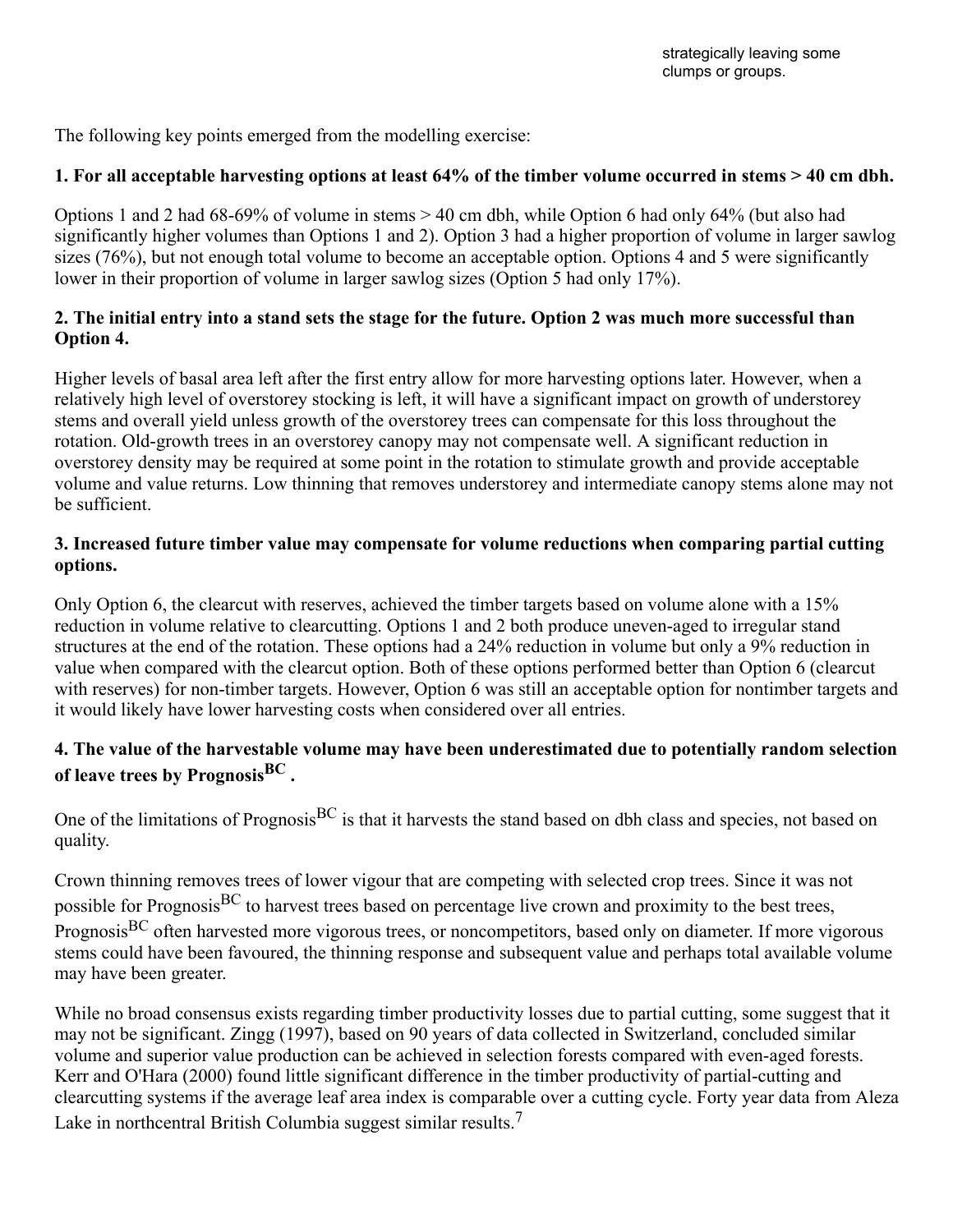## **5. Values in partially cut stands may have generally been underestimated due to the mechanics of PrognosisBC .**

Because of the non-spatial nature of Prognosis<sup>BC</sup>, favouring a species like western redcedar over the rotation (to produce more poles) was difficult with single-tree selection and other options. Actual application of single-tree selection on the ground may favour clumps of western redcedar, which could develop into poles, thus further increasing the relative value further.

## **6. Harvestable volume and value in Option 3 may be acceptable, given the underestimations by PrognosisBC due to assumptions for redcedar.**

The assumptions for decay, waste, and breakage came from those generally used for this forest inventory zone. These assumptions, which are mostly based on old-growth stands, not stands manipulated to be more vigorous, may overestimate volume and value losses, especially for redcedar. Option 3, which had volume that was almost 40% less than a clearcut, only needed a slight increase in value to be an acceptable option. This option produced the highest proportion of volume > 40 cm dbh (76%), the greatest proportion of redcedar (46% of volume), and the greatest proportion of redcedar poles (19% of volume).

## **7. Some of the unacceptable options may become acceptable using approaches to marking and layout that PrognosisBC cannot model.**

Option 5 would have been acceptable had either volume or value been increased by 7-8%. This prescription could easily have been altered to clump the retention. This clumping would allow more light into the stand for prolonged periods to increase both volume and value in the understorey. This is also true for Option 3, which gradually transformed the stand from a typical mixed ICH type to one dominated by red cedar and grand fir and was opened up by a regeneration cut in 2029. Option 3 only needed a 5% increase in value to make it an acceptable option for the timber objectives. This increase could easily have been achieved with a slightly higher volume in redcedar poles or larger sawlogs. Unfortunately, being a non-spatial model, Prognosis BC cannot be adjusted to model strategically clumped retention.

### **8. Projected volumes and values did not consider potential losses to forest health agents like Armillaria root disease.**

Because the Armillaria component of the model is still being developed, it was not used for this exercise. For this extension note, we assumed that the losses due to Armillaria would be proportionally equal across all treatments.

## **CONCLUSIONS**

It appears that several partial-cutting options can be used to meet the targets of sustainability set in this exercise. While this analysis indicates that only three of the six options modelled can meet the timber targets, minor alterations to the prescription, some of which Prognosis <sup>BC</sup> cannot model, could make them acceptable. This exercise also points out the danger of trying to meet all targets in each stand. Each of the options modelled here has its own advantages under site-specific conditions. None of them met all targets optimally. Therefore, final stand-level decisions cannot be made without considering the landscape-level context, and the changes in that context over time.

Prognosis<sup>BC</sup> can be useful in assisting foresters to develop complex prescriptions by projecting stand development over time and identifying possible tradeoffs between treatments. However, models do not supply ready-made solutions to complex management problems. The limitations of the model should be remembered, and output must be carefully scrutinized. Professional judgement is key.

## **REFERENCES**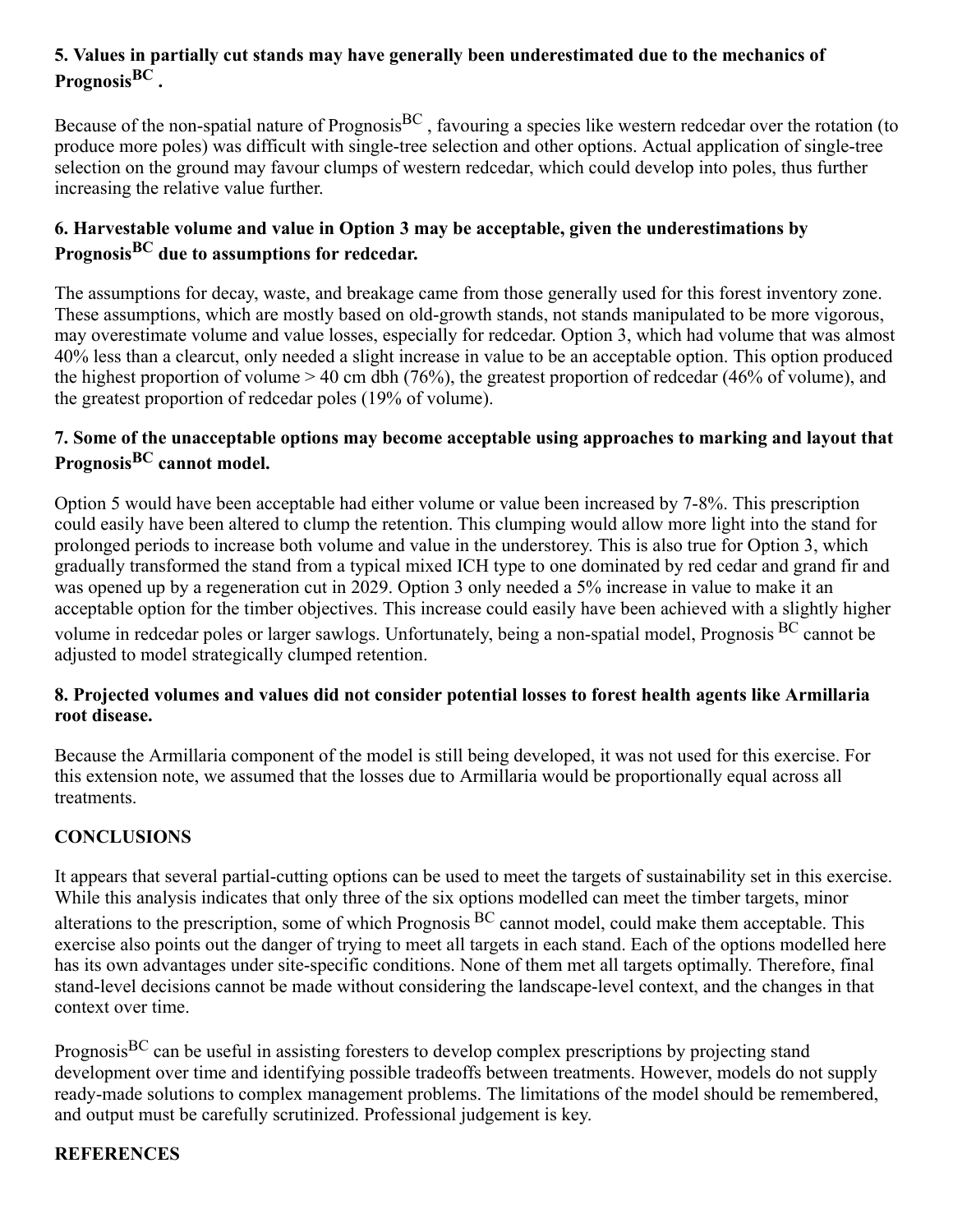B.C. Ministry of Forests. 1999. West Arm Demonstration Forest strategic plan: summary. Nelson Forest Region, Forest Sciences Section, Nelson, B.C. Extension Note EN044. 4 p.

B.C. Ministry of Forests. 2000. Prognosis<sup>BC</sup>. Version 2.0 - Feb. 10, 2000. Forest Practices Branch, Victoria, B.C.

Holt, R., T. Braumandl, and D.J. Mackillop.1999. An index of old-growthness for two BEC variants in the Nelson Forest Region. Unpublished paper. BCMOF. Nelson Forest Region, Nelson BC.

Kerr, G. and K. O'Hara. 2000. Unevenaged silviculture: Common myths explored. J. For. 94(2):145-150.

Mathews, J.D. 1989. Silvicultural systems. Clarenden Press. Oxford.284pp.

Mitchell S.J. and W.J. Beese. 2001. The retention system: reconciled variable retention with the principles of silvicultural systems. Manuscript in review. Submitted to the Forestry Chronicle.

McGaughey, R.J. 1997. Visualizing forest stand dynamics using the stand visualization system. In Proc. 1997 ACSM/ASPRS Annual Convention and Exposition, April 7-10, 1997, Seattle, Wash. Am. Soc. for Photogrammetry and Remote Sensing 4:248-257. Available from: <http://forsys.cfr.washington.edu/svs.html>

O'Hara, K.L. 2001. The silviculture of transformation-a commentary. For. Ecol. Manage. 151:81-86.

Quesnel, H. and H. Pinnell. 2000. Application of natural disturbance processes to a landscape plan: The warm dry Interior CedarHemlock subzone (ICHdw) near Kootenay Lake, B.C. In Ecosystem management of forested landscapes: Directions and implementation. Deon, R.; J. Johnson, and E.A. Ferguson (editors).Univ. B.C. Press, Vancouver, B.C., pp. 238-269.

Smith, D.M., B.C. Larsen, M.J. Kelty and P.M.S. Ashton. 1997. The practice of silviculture: applied forest ecology. 9th edition. J Wiley and Sons, New York. 537pp.

Zingg, A. 1997. Selection forests-a sustainable concept: 90 years of experience of growth and yield research in selection forestry in Switzerland. In Proc. Interdisciplinary UnevenAged Silviculture Symp., Sept. 15-19, 1997, Oreg. State Univ. and IUFRO, Corvallis, Oreg. Abstract.

#### **ACKNOWLEDGEMENTS**

The authors thank Jim Annunziello (Kootenay Lake Forest District), Lauren Waters (L. Waters Ltd., Revelstoke), and Mike Curran and Kate Smithson (Nelson Forest Region) for their review comments.

#### **ENDNOTES**

1 Kokenee Glacier Provincial Park is located along the north boundary of WADF.

2 Since Prognosis<sup>BC</sup> is not able to model spatially explicit harvesting patterns, group or strip systems were not modelled, but may be equally valid.

3 Increment data were used to localize projections specifically to these stands and a customized conceptual regeneration model was built and implemented for this modelling exercise.

4 While it is unclear if the current price premium for large logs will continue given the trend towards using engineered wood products, it is assumed that small sawlogs will continue to carry significantly higher costs.

5 The old-growth target is mostly a landscape concern, becoming a secondary priority at the stand level next to the other targets, including timber. Therefore, it is important to identify and use some options that meet the oldgrowth objective in some portions of the landscape.